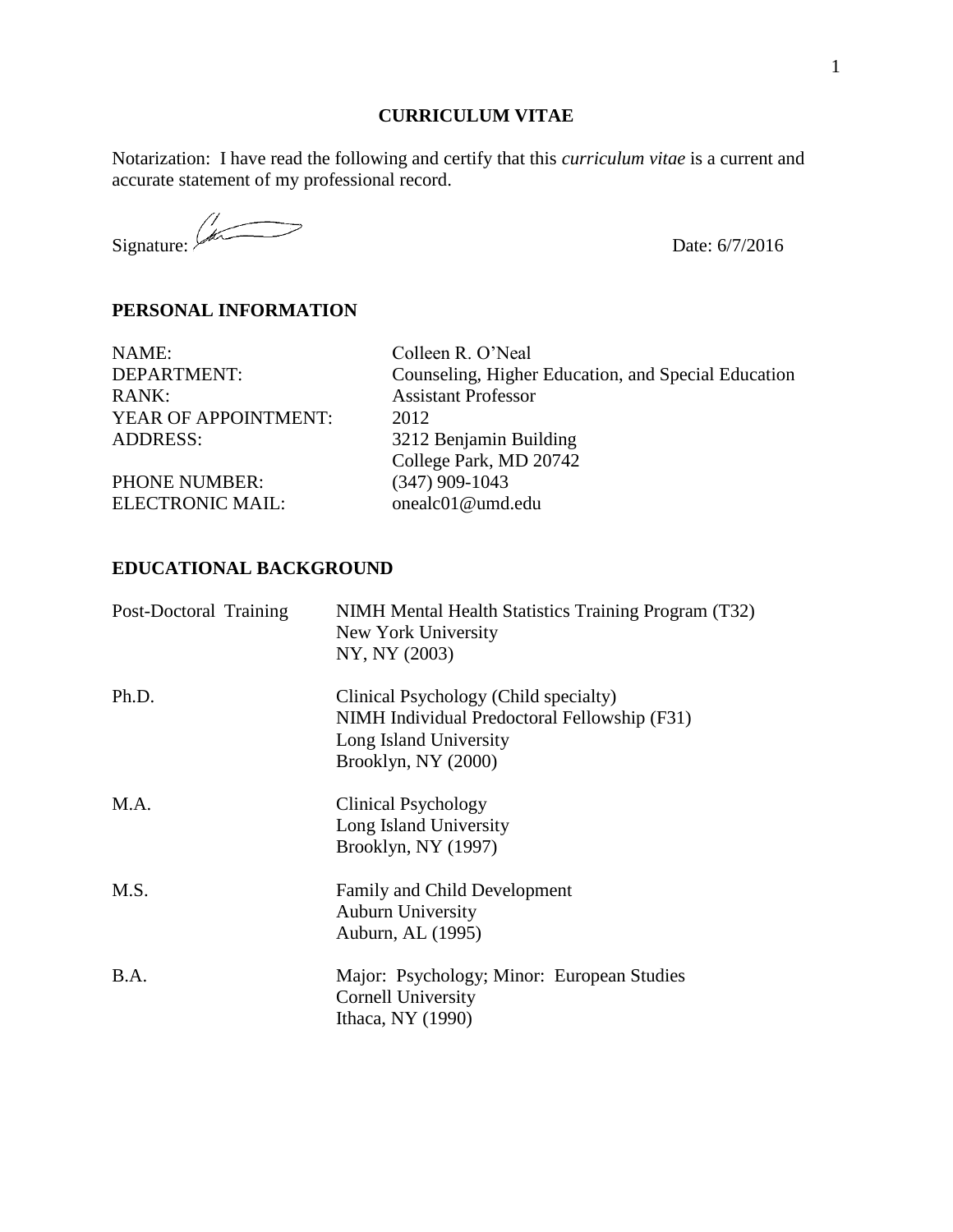# **EMPLOYMENT BACKGROUND**

| 2012-present | Assistant Professor, School Psychology Program, University of Maryland,<br>College of Education, College Park, MD, Department of Counseling, Higher<br>Education, and Special Education                                                                                                                                                                    |
|--------------|------------------------------------------------------------------------------------------------------------------------------------------------------------------------------------------------------------------------------------------------------------------------------------------------------------------------------------------------------------|
| 2012-2013    | Research Assistant Professor Adjunct, Institute for Prevention Science, NYU<br>Child Study Center, NYU School of Medicine                                                                                                                                                                                                                                  |
| 2010-2011    | Fulbright Scholar, Kuala Lumpur, Malaysia, Child Refugee Mental Health                                                                                                                                                                                                                                                                                     |
| 2009-2012    | Research Assistant Professor, Institute for Prevention Science, NYU Child Study<br>Center, NYU School of Medicine                                                                                                                                                                                                                                          |
| 2003-2009    | Associate Research Scientist, Institute for Prevention Science, NYU Child Study<br>Center, NYU School of Medicine                                                                                                                                                                                                                                          |
| 2000-2003    | Postdoctoral Fellow, National Research Service Award, Institutional Training Grant<br>(T32 MH19890), National Institute of Mental Health, Quantitative Studies in Mental<br>Health, New York University                                                                                                                                                    |
| 1999-2000    | Clinical Psychology Intern, St. Luke's/Roosevelt Hospital Center, Columbia<br>University College of Physicians and Surgeons, Division of Child and Adolescent<br>Psychiatry                                                                                                                                                                                |
| 1999-2000    | Predoctoral Fellow, National Research Service Award, Individual Predoctoral<br>Fellowship (F31 MH12322), National Institute of Mental Health, Long Island<br>University, Brooklyn                                                                                                                                                                          |
| 1995-1999    | Graduate Research Fellow, Center for Children and Families, Teachers College,<br>Columbia University, Jeanne Brooks-Gunn, Ph.D., Director<br>National Early Head Start Research and Evaluation Project (EHS) and the<br>Emotional Health of Low-Income Children over Time: Influences of<br>Neighborhood, Family, Head Start, and Early School Experiences |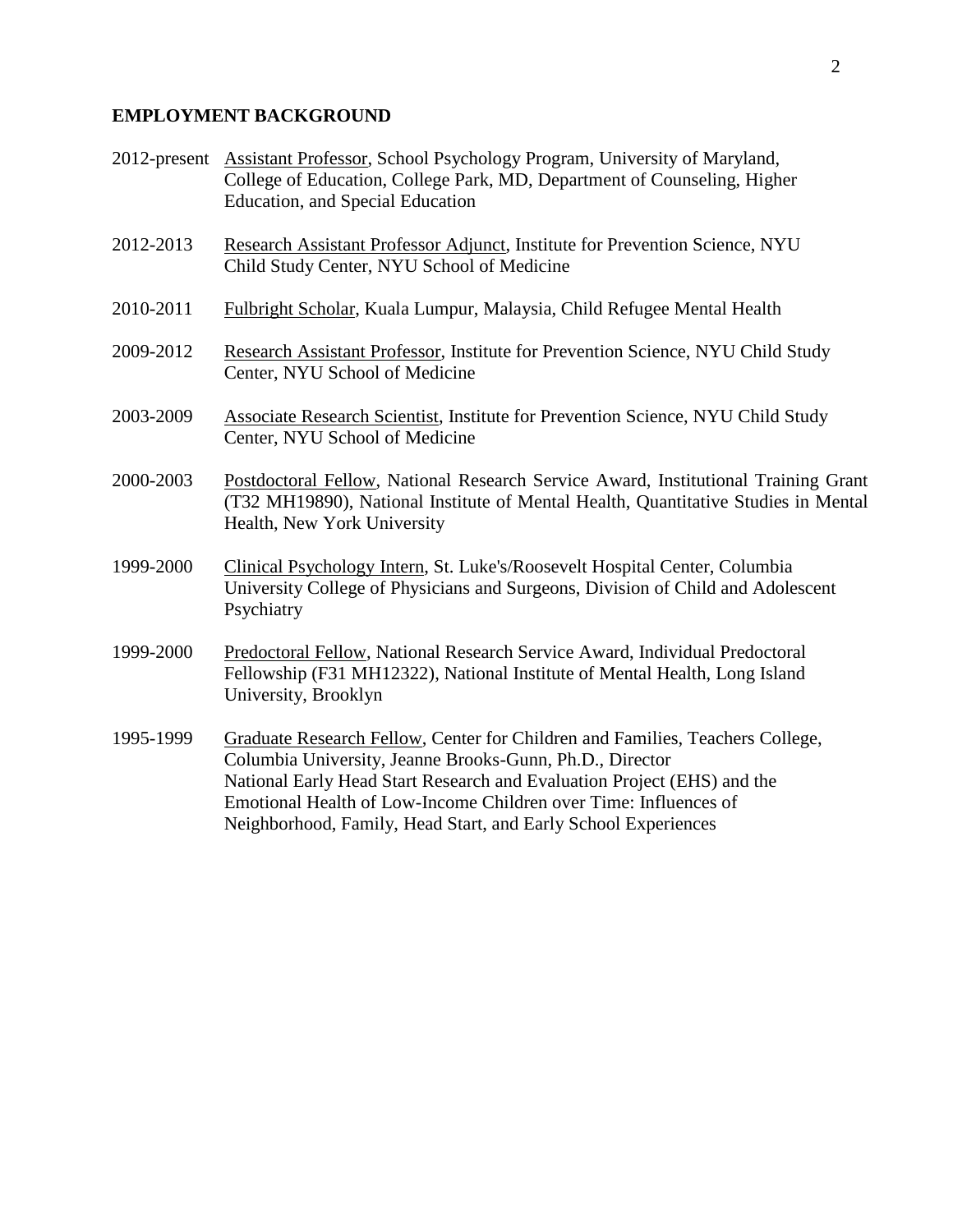#### **RESEARCH, SCHOLARLY, AND CREATIVE ACTIVITIES**

#### **CHAPTERS IN BOOKS**

1. Berlin, L. J., **O'Neal, C. R.**, & Brooks-Gunn, J. (2003). Early child development in the  $21<sup>st</sup>$  century: Profiles of current research initiatives. In J. Brooks-Gunn, A. S. Fuligni, & L. J. Berlin (Eds.), *Early childhood intervention research initiatives.* NY: Teachers College Press.

#### **ARTICLES IN REFEREED JOURNALS**

*Note: The first author is the lead*  **\***Graduate students in my lab ^Articles published with funding support

- 1. ^**O'Neal, C. R.** (2017). Influence of individual versus peer grit on later individual literacy achievement among dual language learners. *School Psychology Quarterly*. http://dx.doi.org/10.1037/spq0000212 [Five year impact factor: 3.29]
- 2. ^**O'Neal, C. R.**, Weston, L. C.\*, He, X., Huang, K. Y., Pine, D. S., Kamboukos, D., & Brotman, L. M. (2017). Change in depression from preadolescence to adolescence: The role of early anger socialization and child anger among low-income, ethnic minority families. *Journal of Adolescence, 59,* 1-7*.*  http://dx.doi.org/10.1016/j.adolescence.2017.05.011 [Five year impact factor: 2.70]
- 3. **O'Neal, C. R.**, Weston, L. C.\*, Brooks-Gunn, J., Berlin, L. J., & Atapattu, R.\* (2017). Maternal responsivity to infants in the "High Chair" assessment: Longitudinal relations with toddler outcomes in a diverse, low-income sample*. Infant Behavior and Development, 47,* 125-137. http://dx.doi.org/10.1016/j.infbeh.2017.04.002 [Five year impact factor: 2.07]
- 4. ^**O'Neal, C. R.**, Gosnell, R.\*, Ng, W. S., Ong, E.\*, & Clement, J.\* (2017). Global consultation processes: Lessons learned from refugee teacher consultation research in Malaysia*. Journal of Educational and Psychological Consultation*. Invited paper. <http://dx.doi.org/10.1080/10474412.2017.1293544> [Five year impact factor: 1.13]
- 5. ^**O'Neal, C. R.**, Gosnell, R.\*, Ng, W. S., & Ong, E.\* (2017). Refugee teacher preventive intervention research promoting refugee student behavior, attention, and emotions and teacher self-care*. Journal of Educational and Psychological Consultation*. <http://dx.doi.org/10.1080/10474412.2017.1287576> [Five year impact factor: 1.13]
- 6. Muenks, K., Wigfield, A., Yang, J. S., & **O'Neal, C. R.** (2016). How true is grit? Assessing its relations to high school and college students' personality characteristics, self-regulation, engagement, and achievement. *Journal of Educational Psychology*. [http://dx.doi.org/10.1037/edu0000153](http://psycnet.apa.org/doi/10.1037/edu0000153) [Five year impact factor: 5.05]
- 7. ^**O'Neal, C. R.**, Atapattu, R.\*, Jegathesan, A., Ong, E.\*, Clement, J.\*, & Ganesan, A.\* (2016). Classroom management and socioemotional functioning of Burmese refugee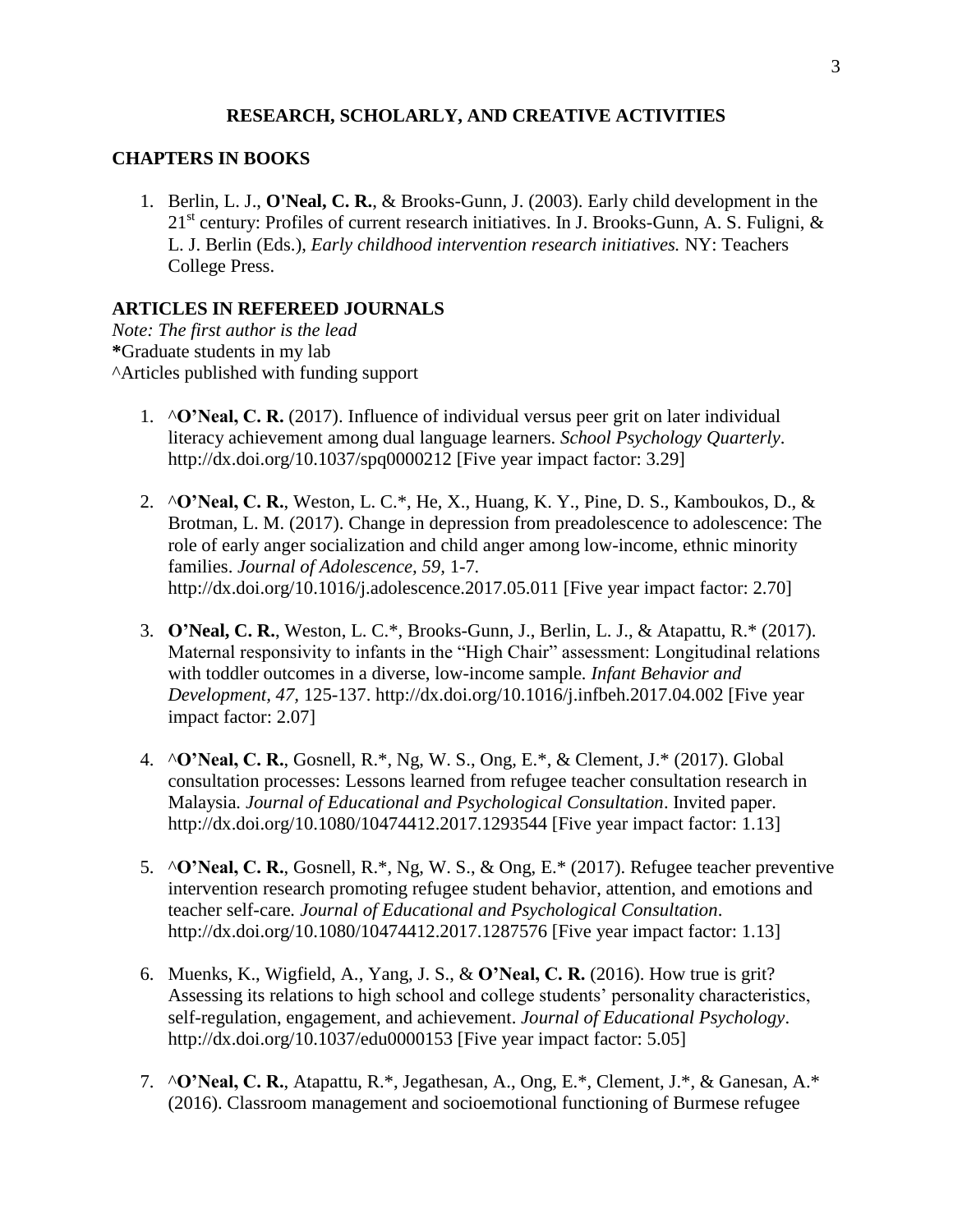students in Malaysia. *Journal of Educational and Psychological Consultation.* <http://dx.doi.org/10.1080/10474412.2016.1193740> [Five year impact factor: 1.13]

- 8. ^**O'Neal, C. R.**, Espino, M., Goldthrite, A.\*, Morin, M.\*, Weston, L.\*, Hernandez, H.\*, & Fuhrmann, A. (2016). Grit under duress: Stress, strengths, and academic success among non-citizen and citizen Latina/o first-generation college students. *Hispanic Journal of Behavioral Sciences, 38*(4), 446-466. [http://dx.doi.org/10.1177/0739986316660775](https://doi.org/10.1177/0739986316660775) [Five year impact factor: 1.24]
- 9. ^**O'Neal, C. R.**, Brotman, L., Huang, K., Gouley, K. K., Kamboukos, D., Calzada, E., & Pine, D. (2010). Understanding relations among early family environment, cortisol response, and child aggression via a prevention experiment. *Child Development, 81(1),* 290-305. http://dx.doi.org/10.1111/j.1467-8624.2009.01395.x [Five year impact factor: 6.08]
- 10. Brotman, L., **O'Neal, C. R.**, Huang, K., Gouley, K. K., Rosenfelt, A., & Shrout, P. (2009). An experimental test of parenting practices as a mediator of early childhood physical aggression. *Journal of Child Psychiatry and Psychology, 50*(3), 235- 245. http://dx.doi.org/10.1111/j.1469-7610.2008.01929.x [Five year impact factor: 6.00]
- 11. Brotman, L., Gouley, K. K., Huang, K., Rosenfelt, A., **O'Neal, C. R.**, Klein, R., & Shrout, P. (2008). Preventive intervention for preschoolers at high risk for antisocial behavior: Long-term effects on child physical aggression and parenting practices. *Journal of Clinical Child and Adolescent Psychology, 37,* 386-396. http://dx.doi.org/10.1080/15374410801955813 [Five year impact factor: 3.76]
- 12. ^**O'Neal, C. R.**, & Magai, C. (2005). Do parents respond in different ways when children feel different emotions? The emotional context of parenting. *Development and Psychopathology, 17,* 467-487. http://dx.doi.org/10.1017/S0954579405050224 [Five year impact factor: 4.47]
- 13. Calzada, E., Caldwell, M., Miller Brotman, L., Brown, E., Wallace, S., McQuaid, J., Rojas-Flores, L., and **O'Neal, C.** (2005). Training community members to serve as paraprofessionals in an evidence-based, prevention program for parents of preschoolers. *Journal of Child and Family Studies, 14* (3), 387-402. http://dx.doi.org/10.1007/s10826-005-6851-5 [Five year impact factor: 1.53]
- 14. Magai, C., Consedine, N., Gillespie, M., **O'Neal, C. R.**, & Vilker, R. (2004). The differential roles of early emotion socialization and adult attachment in adult emotional experience: Testing a mediator hypothesis. *Attachment and Human Development, 6*(4), 389-417. http://dx.doi.org[/10.1080/1461673042000303118](http://dx.doi.org.proxy-um.researchport.umd.edu/10.1080/1461673042000303118) [Five year impact factor: 1.92]
- 15. Bost, K. K, Vaughn, B. E., Boston, A. L., Kazura, K. L., & **O'Neal, C.** (2004). Social support networks of African-American children attending Head Start: A longitudinal investigation of structural and supportive network characteristics. *Social Development,*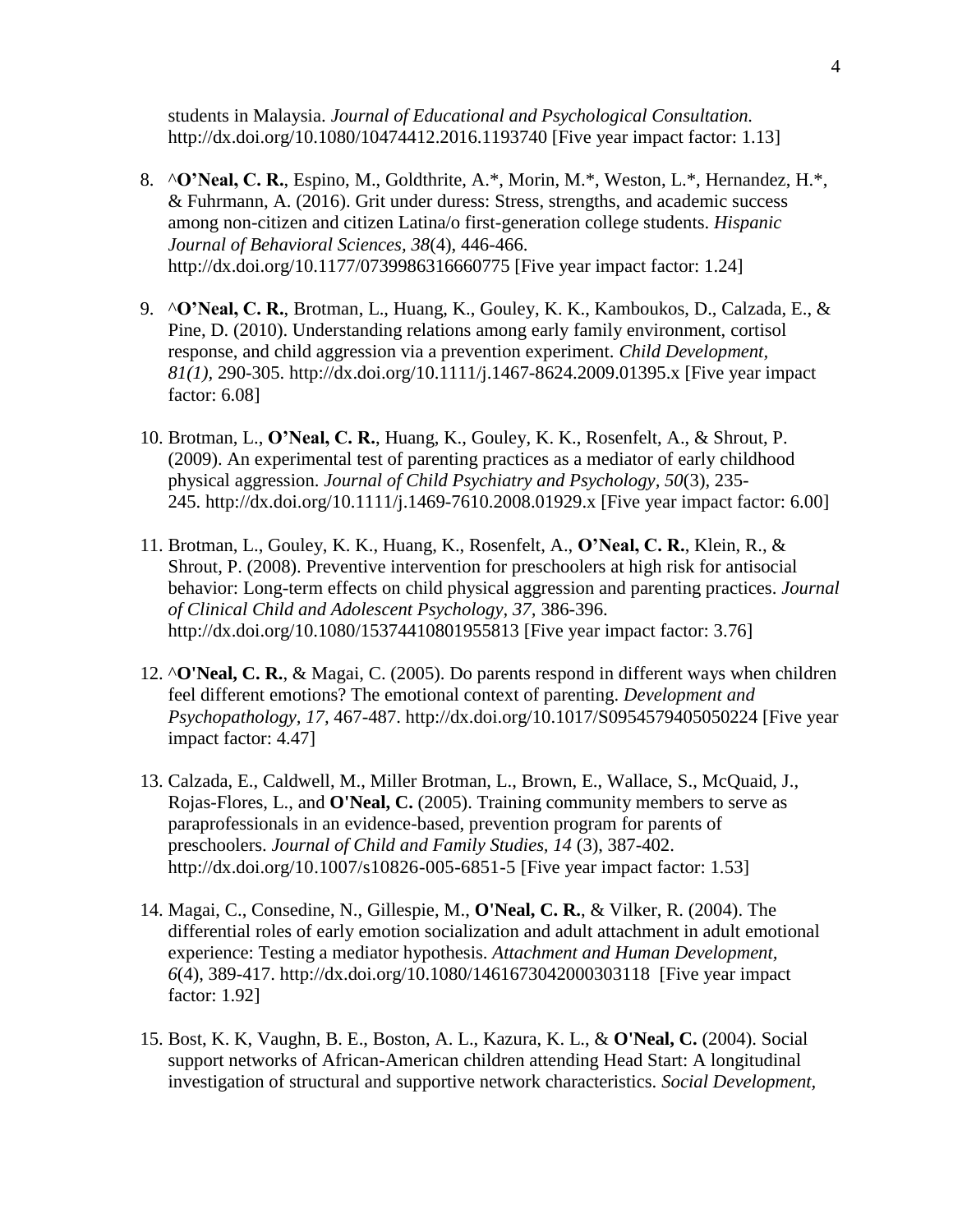*13*(3), 393-412. http://dx.doi.org/10.1111/j.1467-9507.2004.00274.x [Five year impact factor: 2.60]

- 16. Brotman, L. M., Gouley, K. K., **O'Neal, C. R.**, & Klein, R. G. (2004). Preschool-aged siblings of adjudicated youths: Multiple risk factors for conduct problems. *Early Education and Development, 15*(4), 387-406. http://dx.doi.org/10.1207/s15566935eed1504\_3 [Five year impact factor: 1.33]
- 17. Berlin, L. J., **O'Neal, C. R.**, & Brooks-Gunn, J. (1998). Understanding intervention processes in early interventions: A proposed framework. *Zero to Three, 18,* 4-15.

### **MANUSCRIPTS UNDER REVIEW**

*Note: These manuscripts have been submitted to journals and are under review.*

- 1. ^**O'Neal, C. R.** (under review). The impact of stress on later literacy achievement via grit and emotional engagement among dual language elementary school students. Submitted to *School Psychology Quarterly*. [Five year impact factor: 3.29]
- 2. ^**O'Neal, C. R.**, Goldthrite, A.\*, Weston, L.\*, & Atapattu, R.\* (under review)*.* A reciprocal, moderated mediation model of grit, emotional engagement, and literacy achievement among dual language learners. Submitted to *Social Development*. [Five year impact factor: 2.60]
- 3. ^**O'Neal, C. R.**, Weston, L.\*, Kamboukos, D., Pine, D. & Brotman, L. M. (under review). The impact of early parent and child biological stress on depression from preadolescence to adolescence among low-income, ethnic minority youth. Submitted to *Journal of Adolescence.* [Five year impact factor: 2.70]
- 4. ^Weston, L.\*, Boyars, M.\*, **O'Neal, C. R.**, & Wigfield, A. (under review). Relations of dual language learners' grit with emotional engagement, persistence, and later literacy achievement in elementary school*.* Submitted to *Psychological Assessment*. [Five year impact factor: 3.81]
- 5. ^Gosnell, N.\*, & **O'Neal, C. R.** (under review). Emotion regulation and mental health among post-conflict refugee students in Malaysia. Submitted to *Journal of Child and Family Studies*. [Five year impact factor: 1.53]

## **MANUSCRIPTS IN PROGRESS**

- Goldthrite, A.\*, **O'Neal, C. R.**, & Espino, M. (in preparation). The double edged sword of familismo among Latina/o undocumented first generation college students. Will submit to *Journal of Family Issues*. [Five year impact factor: 1.39]
- Boyars, M.\*, & **O'Neal, C. R.** (in preparation). Grit, emotional engagement, growth mindset, and anger regulation relations with achievement among dual language and non-dual language learners. Will submit to *School Psychology Quarterly*. [Five year impact factor: 3.29]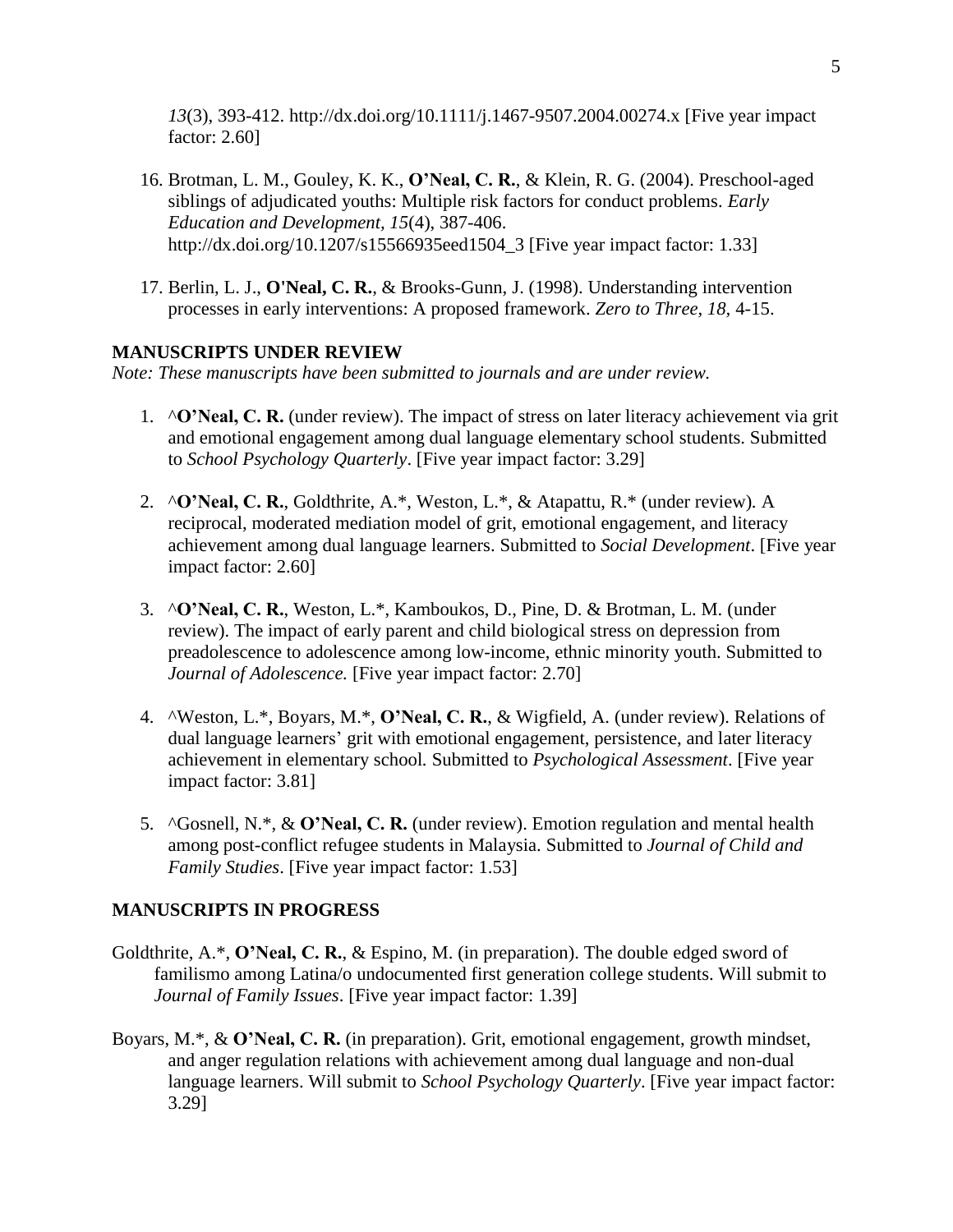- Atapattu, R.\*, & **O'Neal, C. R.** (in preparation). The impact of peer and teacher academic support on later literacy achievement via grit, coping, and emotional engagement among low-income dual language learners. Will submit to *School Psychology Quarterly*. [Five year impact factor: 3.29]
- **O'Neal, C. R.**, Gosnell, N.\*, & Boyars, M.\* (in preparation). Anger regulation psychometrics across diverse elementary school students and relations with later achievement. Will submit to *Psychological Assessment*. [Five year impact factor: 3.81]
- **O'Neal, C. R.**, Gosnell, N.\*, Boyars, M.\*, Weston, L.\*, Albrecht, J. & Perlow, B.\* (in preparation). *Culturally responsive grit, emotional engagement, and achievement consultation intervention research in a low-income, immigrant school.* Will submit to *School Psychology Quarterly*. [Five year impact factor: 3.29]

#### **CONFERENCES, WORKSHOPS, AND TALKS**

**\***Graduate students in my lab ^Presentations with funding support

#### **INVITED PRESENTATIONS**

- ^**O'Neal, C. R.** (2017, March). *Mental health and prevention research with Burmese refugee students in Malaysia.* Invited presentation at the Johns Hopkins University Global Mental Health program, Baltimore, MD.
- ^**O'Neal, C. R.** (2017, February). *Global refugee migration: Consultation and training research with refugees in Malaysia.* Invited presentation at UMD Global Migrations speaker series, College Park, MD.
- ^**O'Neal, C. R.** (2016, November). *The impact of stress on later literacy achievement via grit and emotional engagement.* Invited presentation at UMD Educational Psychology speaker series, College Park, MD.
- ^**O'Neal, C. R.**, Weston, L.\*, & Albrecht (2016, May). *A pilot of culturally proficient practices to promote social emotional learning and achievement.* Invited presentation at the Psychological Services Meeting of Prince Georges County meeting, College Park, MD.
- ^Weston, L., Goldthrite, A.\*, Boyars, M.\*, **O'Neal, C. R.**, Carr, M. E., & Kimbrue, R. A. (2016, March). *Culturally proficient practices to promote social emotional learning and achievement: Translating school-based research into practice.* Invited presentation at annual Maryland State Department of Education School Psychologist Representatives biannual meeting, Baltimore, MD.
- ^**O'Neal, C. R.** (2014, December). *Grit, emotional engagement, and literacy achievement among immigrant students.* Invited presentation at UMD Human Development speaker series, College Park, MD.

#### **SELECTED PRESENTATIONS**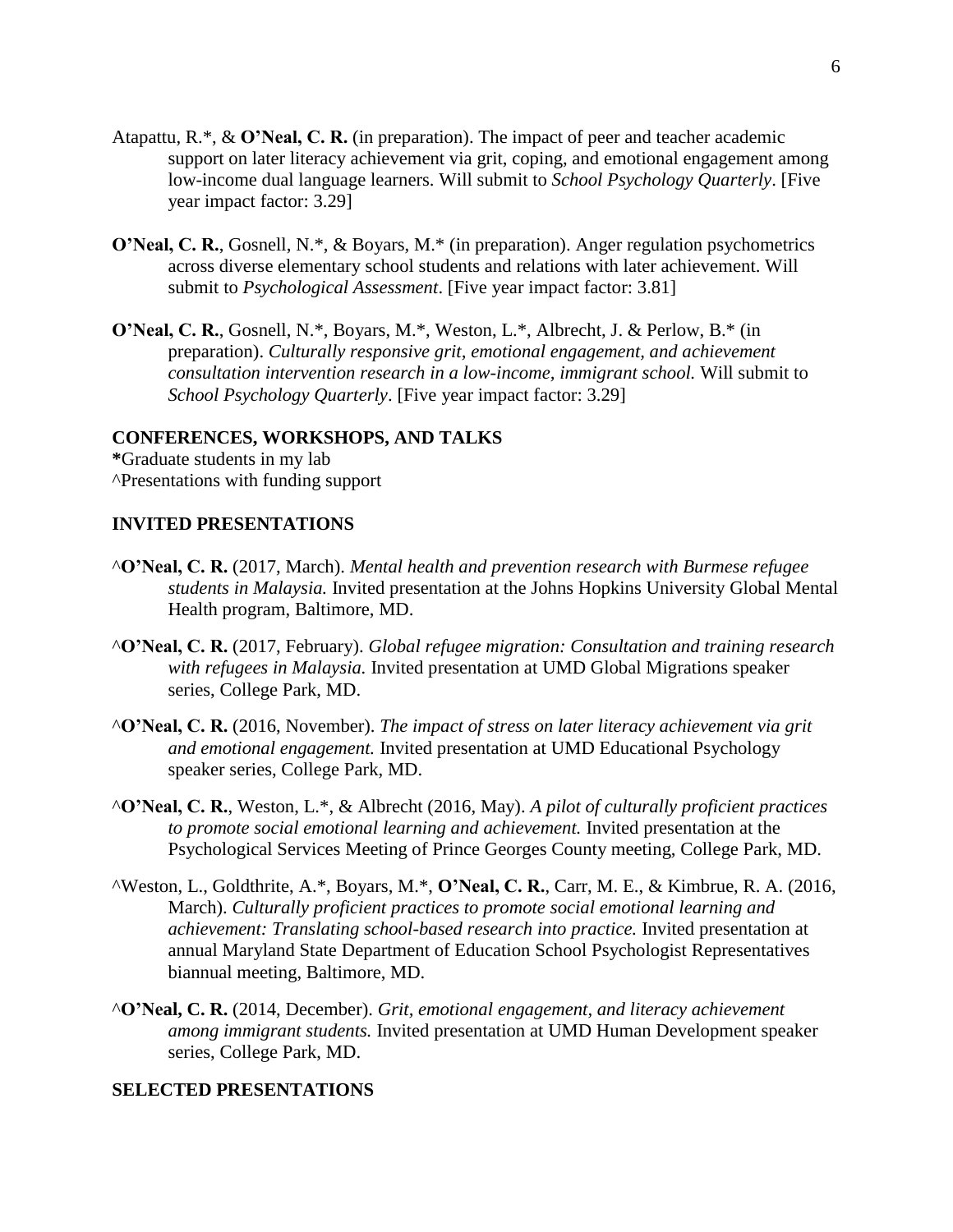- ^Boyars, M. Y.\*, Gosnell, N.\*, & **O'Neal, C. R.** (2017, August). *"Pause Anger:" The impact of mindfulness interventions on emotion regulation*. Poster presented at the annual convention of the National Association of School Psychologists, San Antonio, TX. [Awarded top 30 poster presentations at APA conference]
- Muenks, K., Wigfield, A., Seung, J., & **O'Neal, C. R.** (2016, April). *What is true about grit: Relations with self-regulation and motivation, and new innovative interventions.*  Presentation at AERA annual conference.
- ^Espino, M., **O'Neal, C. R.**, & Morin, M. (2016, April). *Telling them to dream, but they have to wake up: Implementing the Maryland DREAM act.* Presentation at AERA annual conference.
- ^Goldthrite, A.\*, & **O'Neal, C. R.** (2016, February). *"They're my kryptonite but they also empower me": The double-edged sword of familismo.* Poster presented at the annual convention of the National Association of School Psychologists, New Orleans, LA.
- ^Boyars, M. Y.\*, & **O'Neal, C. R.** (2016, February). *Socioemotional skills and the achievement gap*. Poster presented at the annual convention of the National Association of School Psychologists, New Orleans, LA.
- ^**O'Neal, C. R.**, Gosnell, N.\*, & Ng, W. S. (2015, October). *Mobile refugee teacher training and consultation intervention in Malaysia.* Presentation at USAID mEducation Alliance Symposium.
- ^Weston, L.\*, Albrecht, J. & **O'Neal, C. R.** (2015, August). *Grit consultation in low-income, diverse schools.* Presentation at American Psychological Association annual conference.
- ^Green, M.\*, Perlow, B.\*, & **O'Neal, C. R.** (2015, April). *Mediating role of grit in relation between stress and academic functioning among ethnic minority students.* Poster presented at Society for Research in Child Development Biennial Conference.
- ^Weston, L.\*, Atapattu, R.\*, & **O'Neal, C. R.** (2015, April). The relation of grit and emotion to literacy among immigrant students. In C. R. O'Neal & A. Wigfield (Chairs). *Motivation, emotion, and achievement among ethnic minority students.* Symposium presented at Society for Research in Child Development Biennial Conference.
- ^Atapattu, R\*. & **O'Neal, C. R.** (2014, April). *Mental health of refugee students and teachers in Malaysia.* Poster Presentation. UMD-School of Public Health Conference.
- **O'Neal, C. R.** (2011, March). *Prevention of mental health problems among refugees in Malaysia.* Fulbright Conference: Bangkok, Thailand.
- ^**O'Neal, C. R.** (2010, April). *Early biopsychological factors leading to later adolescent depression among low-income minority families.* NARSAD Health Minds Symposium: NYU School of Medicine.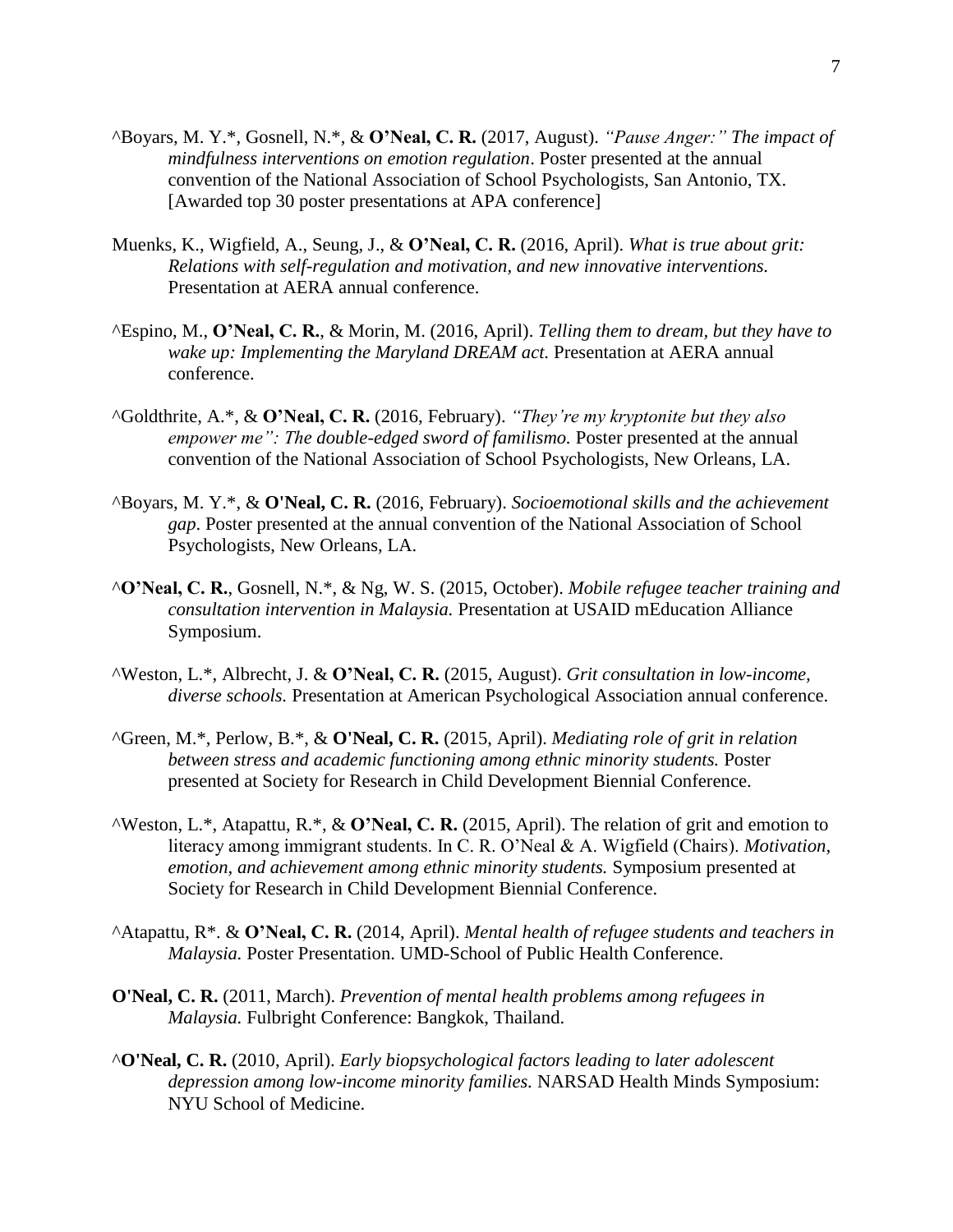- **O'Neal, C. R.**, Brotman, L. M., Gouley, K. K., Calzada, E., & Kingston, S. (2007, June). Measurement of emotion socialization in the context of a prevention trial with lowincome, minority families. In R. Cortes (Chair). *Emotions and Prevention Trials with Young Children.* Symposium presented at the annual meeting of the Society for Prevention Research, Washington, D.C.
- **O'Neal, C. R.**, & Brooks-Gunn, J. (2007, April). Emotion socialization in the Early Head Start Evaluation Study. In A. Miller (Chair). *Parenting and Intervention Influences on Children's Emotional Competence.* Symposium presented at the biennial meeting of the Society for Research in Child Development, Boston, MA.
- ^**O'Neal, C. R.**, Brotman, L. M., Gouley, K. K., Chesir-Teran, D., & Pine, D. (2005, April). Moderation of intervention effects on peer entry and cortisol response in preschoolers at risk for conduct problems. In A. Guyer (Chair). *Experiential, familial, and biological influences on social and emotional development.* Symposium conducted at the biennial meeting of the Society for Research in Child Development, Atlanta, GA.
- **O'Neal, C. R.** (2001, August). Measuring emotion socialization: The Emotions as a Child measure. In C. R. O'Neal (Chair). *Multiple approaches to emotion socialization: Methodology and emotional development.* Symposium conducted at the annual meeting of the American Psychological Association, San Francisco, CA.

#### **COMPLETED CREATIVE WORKS**

^\*Clement, J., \*Lim, F., Ng, W. S., & **O'Neal, C. R.** (2013). *Refugee education in Malaysia: An opinion-documentary (op-doc) video*. [http://www.youtube.com/watch?v=ez7EmbKqN\\_k](http://www.youtube.com/watch?v=ez7EmbKqN_k)

#### **SIGNIFICANT WORKS IN PUBLIC MEDIA**

- ^**O'Neal, C. R.**, & Ng, W. S. (2012-2013). *Blog: Resilient Refugee Children and Teachers in Malaysia: A Fulbright Alumni Project:* <http://resilientrefugeesmalaysia.blogspot.com/>
- ^\*Hernandez, P., co-edited by Espino, M. & **O'Neal, C. R.** (2013). *Blog: Latino College Student Experiences in the State of Maryland:* <http://latinocollegestudentstudy.blogspot.com/>
- **O'Neal, C. R.** (2012). Don't forget the children in Burma. *The Diplomat*. [http://the](http://the-diplomat.com/2012/01/14/don%E2%80%99t-forget-the-children-in-burma/?all=true)[diplomat.com/2012/01/14/don%E2%80%99t-forget-the-children-in-burma/?all=true](http://the-diplomat.com/2012/01/14/don%E2%80%99t-forget-the-children-in-burma/?all=true)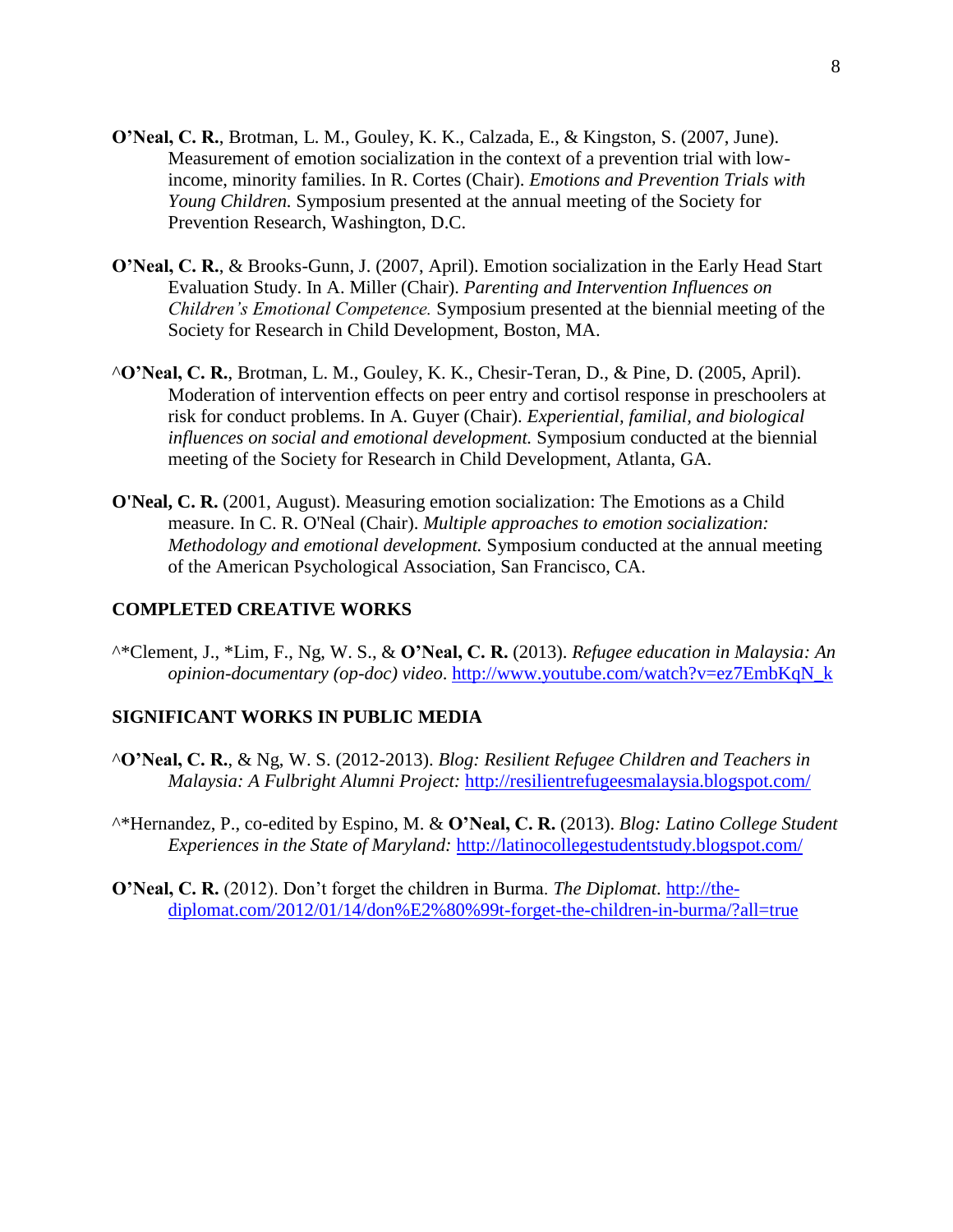# **GRANTS AND CONTRACTS**

| 2016 | Kellogg Foundation research funding, co-PI, Subcontract: Collective<br>impact and Black male socioemotional functioning and literacy in<br>elementary school. [Funded subcontract for \$53,000] |
|------|-------------------------------------------------------------------------------------------------------------------------------------------------------------------------------------------------|
| 2015 | Grant Application: Institute for Education Science, Goal 1 Grant, PI<br>Submission: Socioemotional predictors of achievement among Central<br>American high school students. [Not funded]       |
| 2014 | Grant Application: Character Lab Foundation intervention research, PI,<br>Submission: Grit and literacy promotion among low-income, Latina/o<br>students. [Not funded]                          |

# **RESEARCH FELLOWSHIPS, PRIZES, AND AWARDS**

| 2017    | UMD College of Education, Excellence in Graduate Mentoring award<br>(Pre-Tenure Faculty)                                                                                                                                                                                                                          |
|---------|-------------------------------------------------------------------------------------------------------------------------------------------------------------------------------------------------------------------------------------------------------------------------------------------------------------------|
| 2016-17 | UMD Alumnus gift, PI. Refugee student and teacher mental health and<br>achievement prevention research in Malaysia. [\$8500]                                                                                                                                                                                      |
| 2014    | Seed grant award, UMD-NSF ADVANCE Program Interdisciplinary and<br>Engaged Research award, PI. Stress, grit, emotional engagement, and later<br>literacy achievement among immigrant, dual language and non-dual<br>language learners. [\$20,000]                                                                 |
| 2014    | UMD College of Education GATE International Research and Teaching<br>Fellow [\$1500]                                                                                                                                                                                                                              |
| 2013    | Seed grant award, University of Maryland, College Park, College of<br>Education Support Program for Advancing Research and Collaboration<br>(SPARC) pre-tenure faculty award, PI. A longitudinal study of ethnic<br>minority immigrant student motivation, emotion engagement, stress, and<br>literacy [\$15,000] |
| 2013    | Seed grant award, University of Maryland, College Park, Vice President<br>for Research, Co-PI. The Maryland Dream Act in-state tuition policy<br>impact on undocumented students' stress, emotions, motivation, and<br>academic experiences. [\$45,000]                                                           |
| 2013    | Health Equity Leadership Institute Scholar, University of Maryland,<br>College Park and University of Wisconsin, Madison                                                                                                                                                                                          |
| 2012-13 | Fulbright Alumni Team Award, Co-PI. (Fulbright Alumni Engaged<br>Innovation Fund award) Mental health and achievement prevention study<br>among Burmese refugee teachers and children in Malaysia. [\$29,000]                                                                                                     |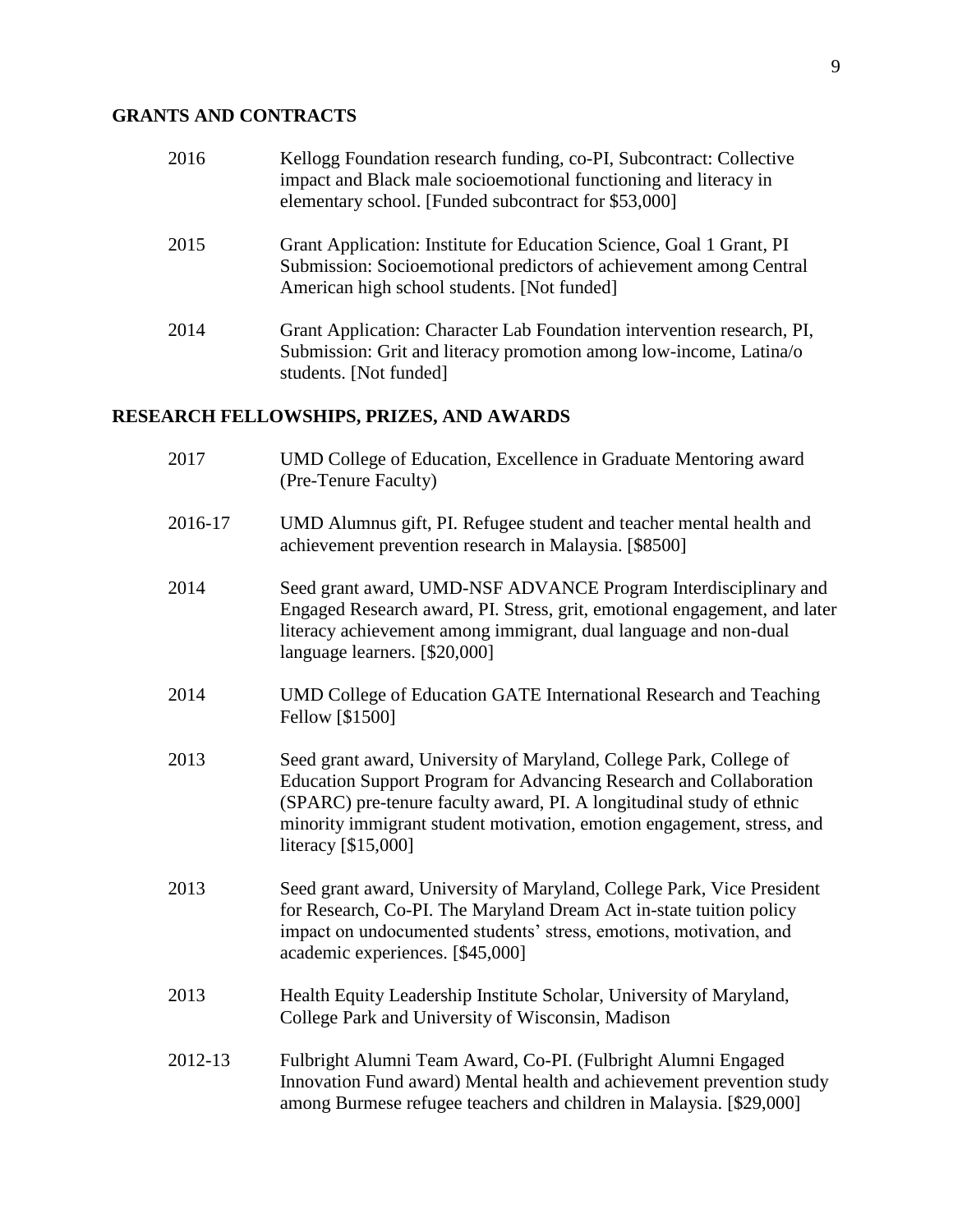| 2012-13   | Fulbright New Leaders Group Award, PI. Refugee child mental health<br>clinic and refugee teacher intervention research in Malaysia. [\$5000]               |
|-----------|------------------------------------------------------------------------------------------------------------------------------------------------------------|
| 2010-11   | Fulbright Scholar Award, Kuala Lumpur, Malaysia. School-based<br>prevention of mental health problems among urban refugee children in<br>Malaysia          |
| 2008-2010 | Brain and Behavior Foundation (NARSAD) Young Investigator Award, PI.<br>Early biopsychological factors leading to minority youth depression.<br>[\$75,000] |
| 2006      | NIHM Child Intervention, Prevention, and Services (CHIPS) Fellowship                                                                                       |
| 2000-2003 | NIMH Postdoctoral Fellowship (T32), National Research Service Award<br>Institutional Training Grant, Mental Health Statistics at NYU                       |
| 1999      | Recipient of NIMH Individual Predoctoral Fellowship (F31), National<br>Research Service Award, Long Island University                                      |
| 1999      | Scholarly Achievement Award, Academic Division, NY State Psych. Assoc.                                                                                     |
| 1998      | Dissertation Topic Proposal Award, Clinical Psychology, Long Island<br>University                                                                          |
| 1994      | Kappa Omicron Nu Honors Society, Human Sciences, Auburn University                                                                                         |
| 1990      | Honors Project, European Studies Minor, Cornell University                                                                                                 |
| 1989      | Western Societies Program Research Award, Cornell University                                                                                               |

## **RESEARCH MEDIA COVERAGE**

Wilheim, I. (2013, October 28). Fulbright starts efforts to help alumni keep global ties. *Chronicle of Higher Education*. [http://www.chronicle.com/article/fulbright-expands-efforts](http://www.chronicle.com/article/fulbright-expands-efforts-to/142643)[to/142643](http://www.chronicle.com/article/fulbright-expands-efforts-to/142643) [I am profiled as a Fulbright Scholar who received a Fulbright Alumni award, and my refugee research funded by Fulbright was featured in the article].

Galinsky, E. (2010, June 5). Bullying: We all can make a difference. *Huffington Post*. [http://www.huffingtonpost.com/ellen-galinsky/bullying-we-all-can-make\\_b\\_525396.html](http://www.huffingtonpost.com/ellen-galinsky/bullying-we-all-can-make_b_525396.html) [My paper on cortisol, warmth, and aggression (O'Neal et al., 2010) was profiled].

## **TEACHING, MENTORING, AND ADVISING**

# **TEACHING APPOINTMENTS**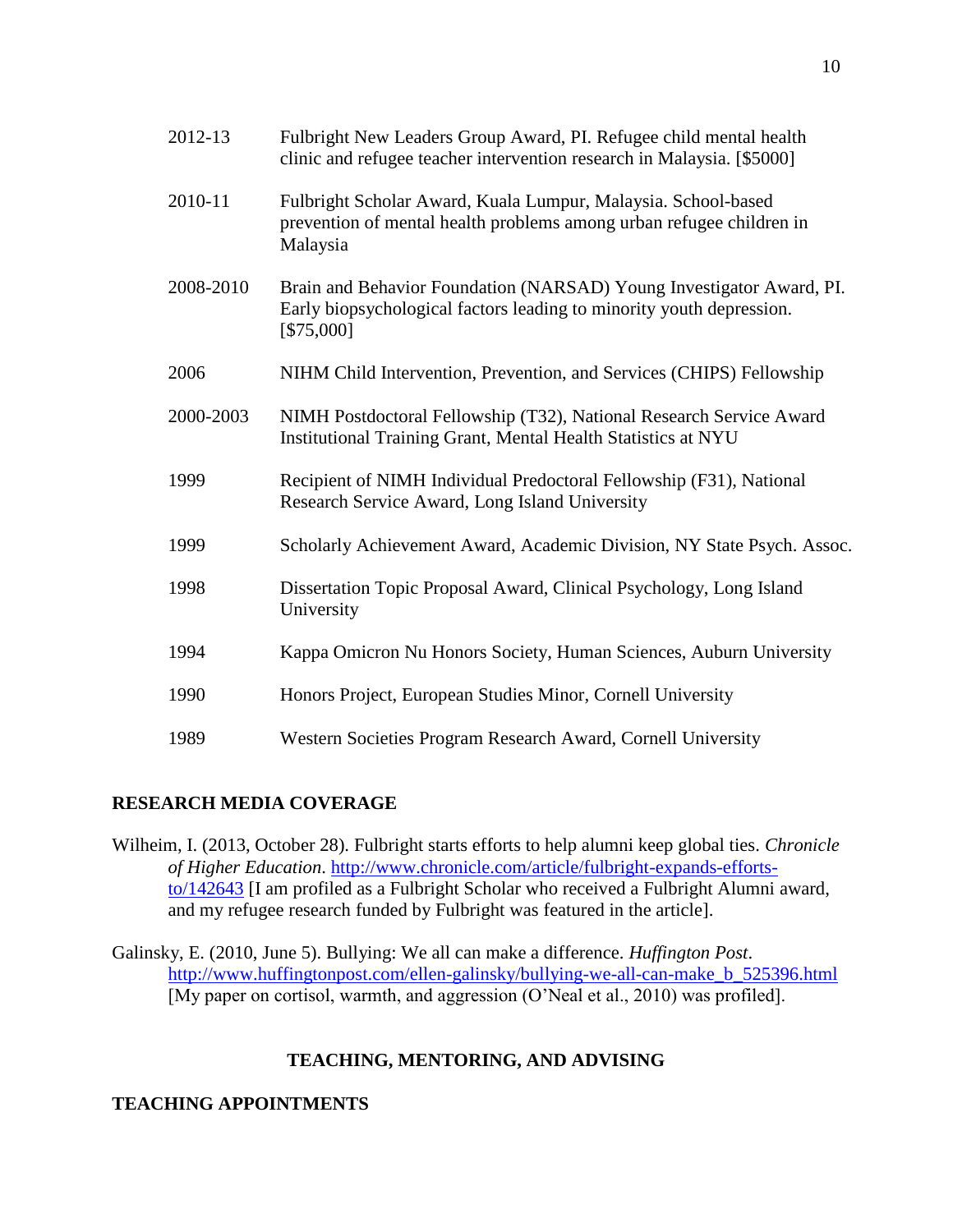|      | 2013-present Foundations of Consultation and Collaboration<br><b>Assistant Professor, UMD</b><br>Taught school and counseling psychology Ph.D. graduate-level course<br>addressing theory, research, and practice in methods and outcomes of<br>consultation and collaboration. Practicum is included. $(3 - 8$ doctoral students)         |
|------|--------------------------------------------------------------------------------------------------------------------------------------------------------------------------------------------------------------------------------------------------------------------------------------------------------------------------------------------|
|      | 2013-present School Consultation<br><b>Assistant Professor, UMD</b><br>Taught school psychology Ph.D. graduate-level didactic-practicum course<br>addressing theory, research, and practice, including a practicum component of<br>consultation in the schools. $(3 - 8$ doctoral students)                                                |
| 2013 | Therapeutic Approaches with Children<br><b>Assistant Professor, UMD</b><br>Taught school psychology Ph.D. graduate-level didactic-practicum course<br>addressing empirically-based therapeutic topics, methods, and intervention<br>studies. $(3 – 7$ doctoral students)                                                                   |
| 2011 | Child Development and Psychopathology<br>Fulbright Scholar, Malaysia<br>Taught clinical psychology graduate-level child development and<br>psychopathology course. (15 master's students)                                                                                                                                                  |
| 2011 | <b>Research Methods</b><br>Fulbright Scholar, Malaysia<br>Taught undergraduate, clinical, and counseling psychology graduate-level<br>research methods courses. (150 undergraduate students)                                                                                                                                               |
| 2010 | Drugs and Kids<br><b>Assistant Professor, NYU</b><br>Taught an undergraduate-level course in the Child and Adolescent Mental<br>Health Studies minor at NYU in illegal substance abuse and children. I<br>taught the second half of the course which covered drug public policy,<br>prevention, and treatment. (35 undergraduate students) |
| 2004 | <b>Assessment of Individual Differences</b><br>Adjunct Professor, New School University<br>Taught master's level course in psychology department addressing<br>psychological assessment in addition to psychometric testing and theory. (32)<br>master's students)                                                                         |
| 2003 | <b>Introduction to Statistics</b><br>Adjunct Professor, New School University<br>Taught master's level statistics course in psychology department. (36<br>master's students)                                                                                                                                                               |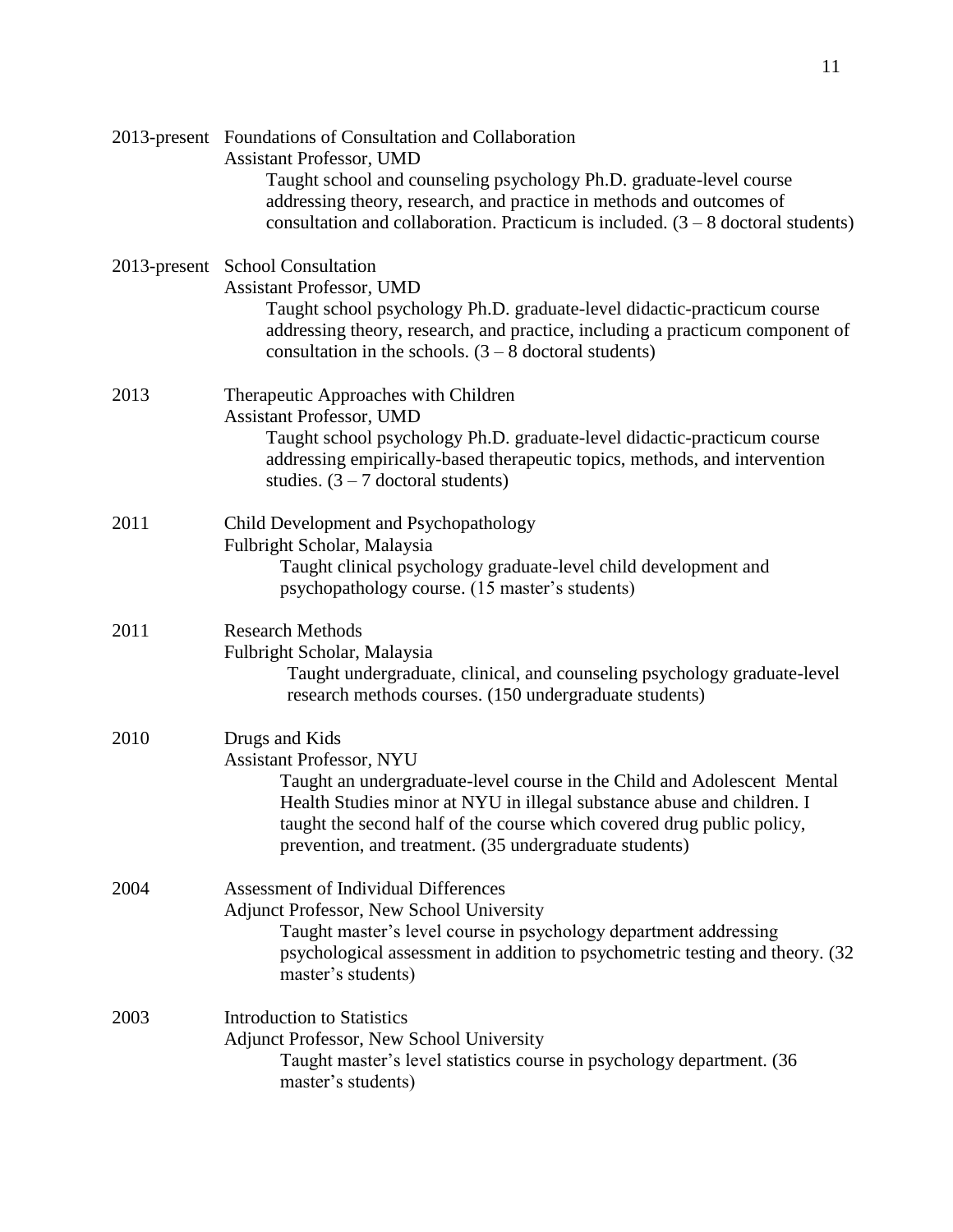| 2001 | <b>Research Methods in Clinical Science</b><br><b>Adjunct Professor, NYU</b><br>Taught undergraduate research methods course in clinical psychology. (21)<br>undergraduate students)                                                                                                                           |
|------|----------------------------------------------------------------------------------------------------------------------------------------------------------------------------------------------------------------------------------------------------------------------------------------------------------------|
| 2001 | <b>Advanced Regression Analysis</b><br>Postdoctoral Teaching Assistant, NYU<br>Advanced statistical regression course for psychology graduate students. (25)<br>doctoral students)                                                                                                                             |
| 1999 | Developmental Research Practicum: "Child-Parent Interaction"<br>Graduate Teaching Assistant, Teachers College, Columbia University<br>Assisted in giving lectures, leading discussions, and training graduate<br>students in the assessment of videotaped parent-child interactions. (5)<br>master's students) |

### **ADVISING/MENTORING**

#### **MENTOR AWARD**

- 2017 UMD College of Education, Recipient of Excellence in Graduate Mentoring (pre-tenure faculty) award
- 2014 UMD Graduate School, Nominated for UMD Graduate Faculty Mentor of the Year award

#### **DOCTORAL ADVISING**

- 2016-present Gabriella Estevez
- 2016-present Alyssa Daye
- 2015-present Nicole Gosnell
- 2014-present Meghan Green
- 2014-present Ben Perlow
- 2014- present Michal Boyars
- 2014- present Antoinette Goldthrite
- 2013- present Ranga Atapattu
- 2012–17 Lynsey Weston (recent Ph.D. graduate)

#### **CHAIR OF THE FOLLOWING THESES AND DISSERTATIONS:**

- 1. Ben Perlow (2017, September). Dissertation proposal: *Coping, grit, engagement, and achievement*. Scheduled for September, 2017.
- 2. Lynsey C. Weston (2016, November). Dissertation defense: *Can grit fix the achievement gap? An investigation of grit's conceptual uniqueness and predictive value in diverse student achievement*.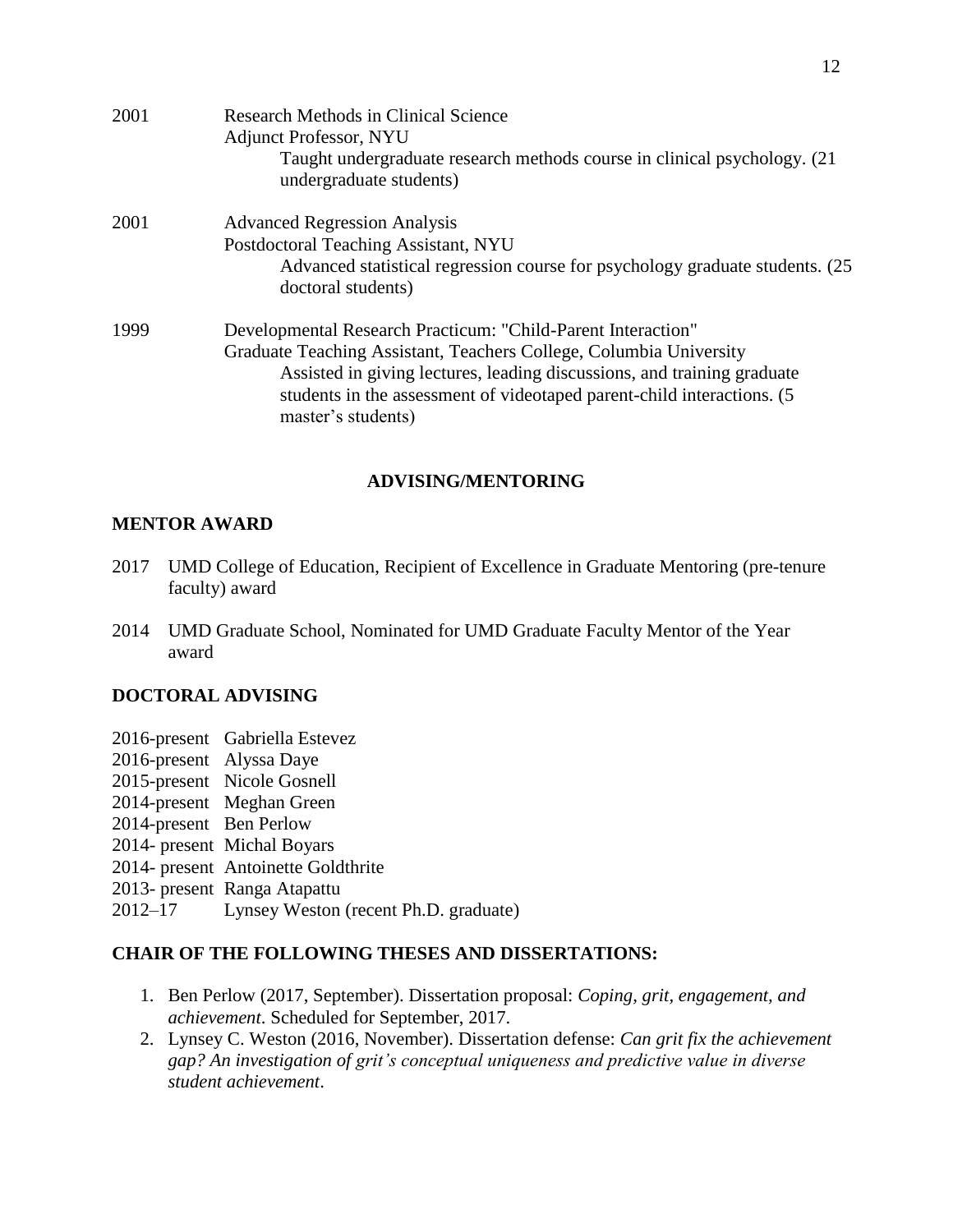- 3. Ranga Atapattu (2016, November). Dissertation proposal: *Testing the effects of social identity-related moderators of a values affirmation intervention on Latina math achievement*.
- 4. Nicole Gosnell (2016, September). Thesis defense: *Mental health and emotion regulation among refugee students in Malaysia*.
- 5. Michal Boyars (2016, September). Thesis defense: *Which skills predict school success? Socioemotional skills and the achievement gap*.
- 6. Meghan Green (2016, June). Dissertation proposal: *Principals of color: An exploration of trends in and predictors of representation, and influence on school-level outcomes*.
- 7. Antoinette Goldthrite (2015, December). Thesis defense: "They're my kryptonite but they also empower me:" The double edged sword of *familismo*.
- 8. Ranga Atapattu (2014, November). Thesis defense: *Grit and engagement as mediators of the relation between academic support and literacy achievement in ethnic minority elementary school students*.
- 9. Lynsey Weston (2013, September). Thesis defense: *A replication and extension of psychometric research on the grit scale*.

# **COMMITTEE MEMBER ON THE FOLLOWING THESES AND DISSERTATIONS:**

- 1. Brandee Feola (2016, December). Dissertation proposal: *The impact of stress on the prefrontal cortex: A view of how socioeconomic status impacts executive function.*
- 2. Ben Perlow (2016, May). Thesis proposal and defense: *Initial development and validation of a questionnaire to assess risk of victimization and bullying*.
- 3. Cyril Pickering (2015, April). Dissertation proposal and defense: *Student resiliency: An analysis of group and peer effects*.
- 4. Katherine Ross (2017, February). Dissertation proposal and defense: *Pregnancy and work: The impact of workplace and individual factors on satisfaction and turnover intentions*.
- 5. Katie Gifford (2014, July). Dissertation proposal and defense: *The role of temperament and emotion understanding in the development of child internalizing disorders*.
- 6. Laura Schussler (2014, May). Dissertation proposal and defense: *The distribution of gender differences in the temperament and social competence of preschoolers*.
- 7. Maria Genova (2013, December). Dissertation proposal and defense: *Attention, emotion understanding, and social competence in preschool children: Construct definitions, measurement, and relationships*.
- 8. Megan Kuhn-McKearin (2013, May). Dissertation proposal and defense: *Early internalizing and externalizing problems: An exploration of risk for later problem behavior comorbidity*.

# **TEACHING AND MENTORING INNOVATIONS**

## **COURSE OR CURRICULUM DEVELOPMENT**

2014-15 UMD College of Education GATE International Research and Teaching Fellowship provided me with funding and training to integrate diverse cultural and international perspectives into my courses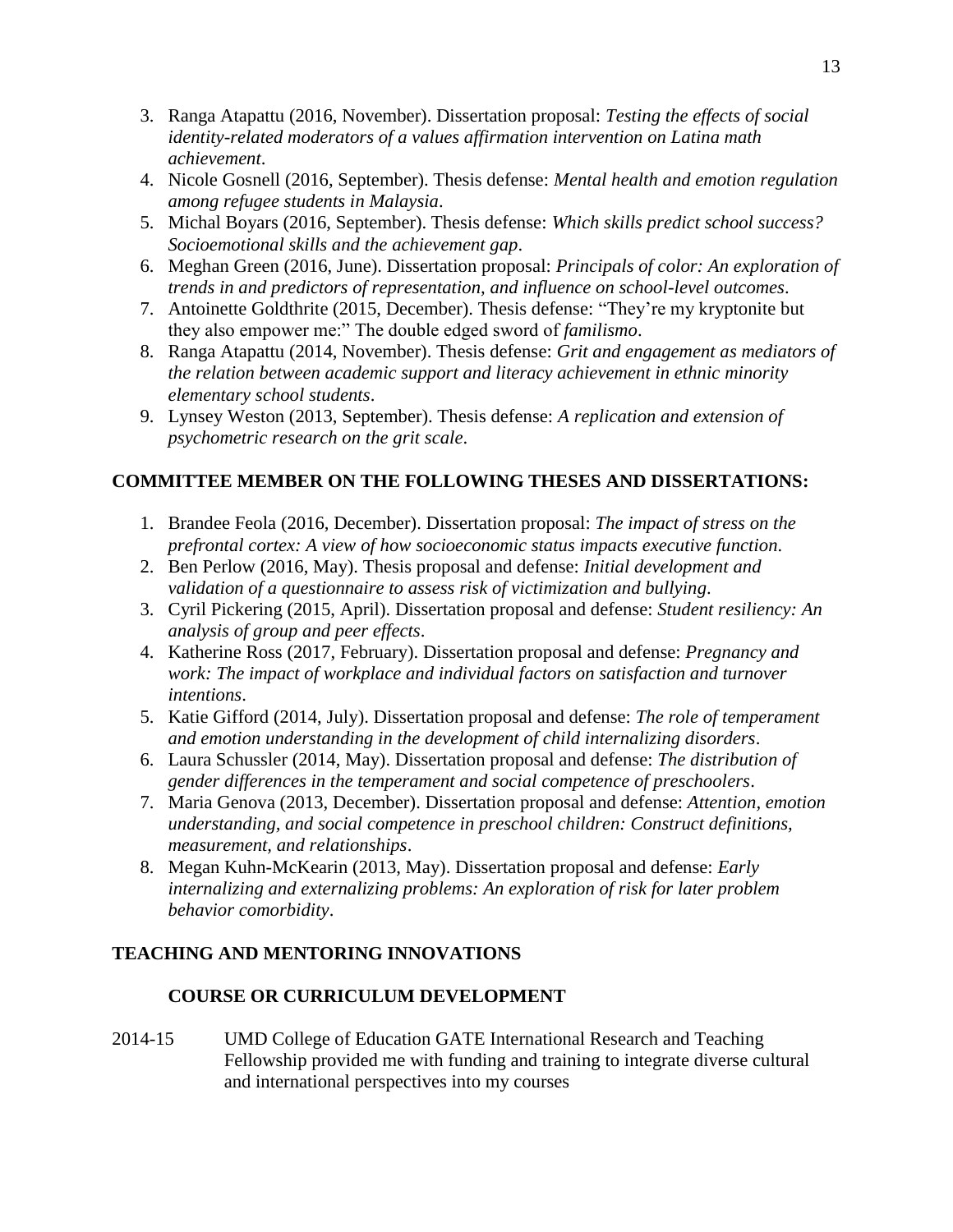2013-14 Redesigned two doctoral consultation courses, Foundations for Consultation and Collaboration in addition to School Consultation

#### **MENTORING INNOVATIONS**

- 2013-present Recruitment of underrepresented ethnic minority School Psychology program applicants via meetings and phone calls with underrepresented students. Our program, my lab, and I successfully recruited a McNair graduate fellow along with other ethnic minority graduate students to come work with me as their doctoral mentor.
- 2013-15 Recruitment of underrepresented ethnic minority School Psychology faculty to be applicants for our School Psychology faculty searches. I was a member of two faculty search committees which successfully recruited two ethnic minority faculty to our School Psychology program and Counseling Psychology, School Psychology, and School Counseling area.
- 2013-present Conducted doctoral student mentoring activities which enhanced diversity and inclusion. For instance, I recently accompanied my McNair fellowship graduate student mentee to an awards ceremony for her McNair graduate fellowship. I have also repeatedly initiated and led or co-led meetings with my ethnic minority doctoral students and local Maryland ethnic minority social service organizations to collaborate on research and educational interventions, in addition to submitting a federal grant with an ethnic minority social service organization and my doctoral students. I also obtained funding for two doctoral students to accompany me on a refugee research trip to Malaysia.

#### **SERVICE**

#### **EDITORSHIPS, EDITORIAL BOARDS, AND REVIEWING ACTIVITIES**

| $2016$ -present | Editorial Board member, Journal of Educational and Psychological<br>Consultation |
|-----------------|----------------------------------------------------------------------------------|
| $2012$ -present | Ad-hoc reviewer for Social Development                                           |
| 2002-present    | Ad-hoc reviewer for <i>Developmental Psychology</i>                              |

#### **COMMITTEES, PROFESSIONAL, AND CAMPUS SERVICE**

| $2016$ -present | UMD College of Education website steering committee                                                                          |
|-----------------|------------------------------------------------------------------------------------------------------------------------------|
|                 | 2013 - 2016 & 2018 UMD Counseling, Higher Education, Special Education departmental<br>faculty productivity review committee |
| $2016 - 17$     | UMD Counseling Psychology, School Psychology, and School<br>Counseling area clinical faculty search committee                |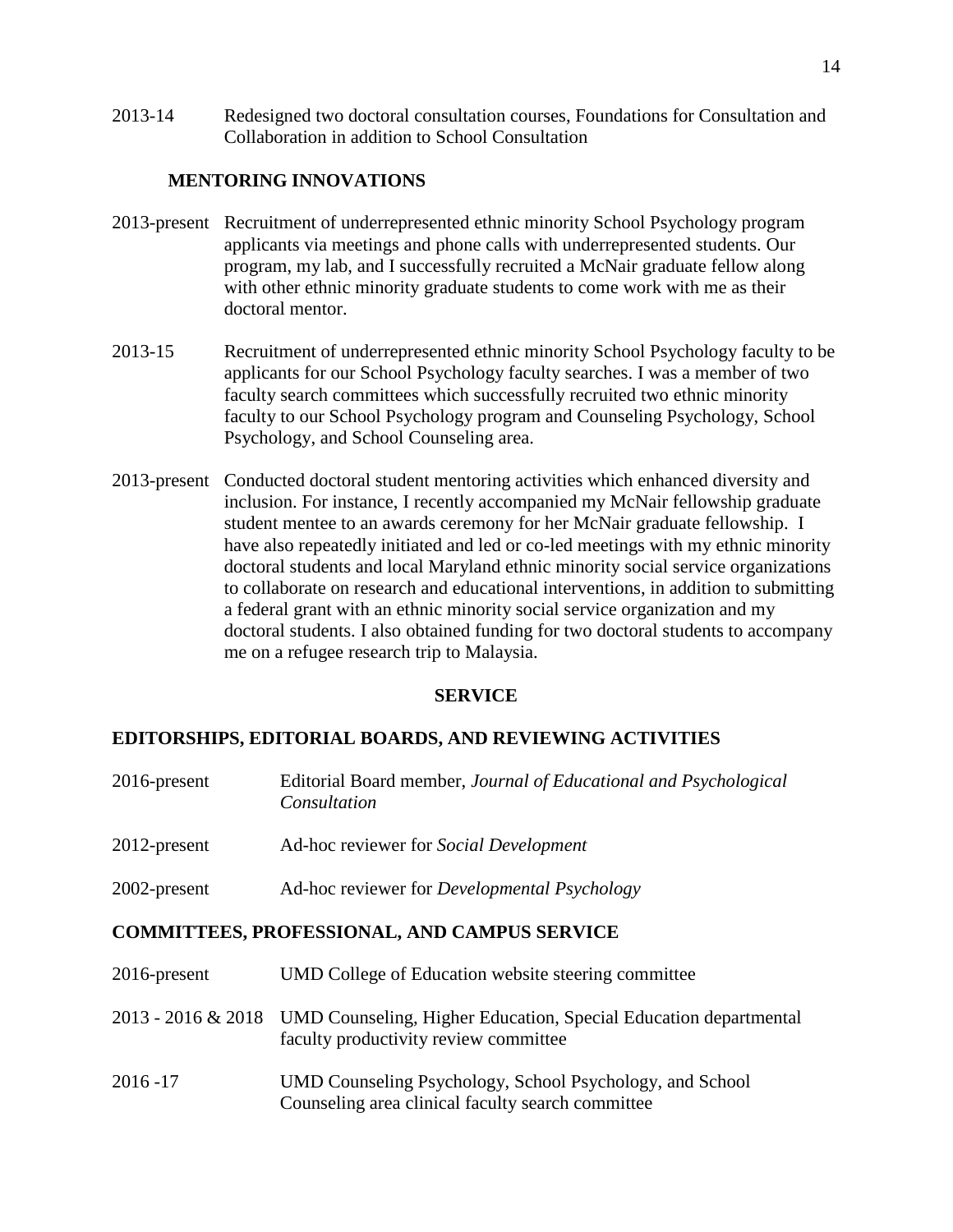| 2016            | UMD Counseling Psychology, School Psychology, and School<br>Counseling area master's program development committee |
|-----------------|--------------------------------------------------------------------------------------------------------------------|
| $2013$ -present | UMD School Psychology admissions committee                                                                         |
| 2013 & 2014     | <b>UMD School Psychology faculty search committee</b>                                                              |

# **EXTERNAL SERVICE AND CONSULTING**

| 2017               | Central American immigrant youth socioemotional and math intervention<br>proposal to Montgomery County Public Schools. Collaborated with a<br>Central American youth service organization titled Identity, Inc. to<br>propose a values affirmation intervention with Central American math<br>students.                                                                                                 |
|--------------------|---------------------------------------------------------------------------------------------------------------------------------------------------------------------------------------------------------------------------------------------------------------------------------------------------------------------------------------------------------------------------------------------------------|
| 2014 & 2016        | School administration and teacher consultation on promotion of culturally<br>relevant practices, grit, and achievement for diverse students, Broad Acres<br>and North Chevy Chase elementary schools                                                                                                                                                                                                    |
| May, 2016          | O'Neal, C. R., Weston, L.*, & Albrecht (2016, May). A pilot of culturally<br>proficient practices to promote social emotional learning and<br>achievement. Invited presentation at Psychological Services Meeting of<br>Prince Georges County meeting, College Park, MD.                                                                                                                                |
| April, 2016        | Goldthrite, A.*, Boyars, M.*, & O'Neal, C. R. (2016, April). Culturally<br>relevant grit promotion via goal setting. Invited workshop at North Chevy<br>Chase elementary school.                                                                                                                                                                                                                        |
| March, 2016        | Weston, L.*, Goldthrite, A.*, Boyars, M.*, O'Neal, C. R., Carr, M. E., &<br>Kimbrue, R. A. (2016, March). Culturally proficient practices to promote<br>social emotional learning and achievement: Translating school-based<br>research into practice. Invited presentation at annual Maryland State<br>Department of Education School Psychologist Representatives biannual<br>meeting, Baltimore, MD. |
| 2012, 2013, & 2014 | Fulbright Scholar Award Peer Reviewer - Southeast Asia                                                                                                                                                                                                                                                                                                                                                  |
| 2013               | U.S. State Dept. Fulbright Scholar Panel Video Webinar                                                                                                                                                                                                                                                                                                                                                  |
| 2009 & 2013        | Emotions Preconference co-Leader,<br>Society for Research in Child Development (SRCD)                                                                                                                                                                                                                                                                                                                   |
| 1993-present       | Emotions Preconference member, SRCD                                                                                                                                                                                                                                                                                                                                                                     |

# **MEDIA CONTRIBUTIONS**